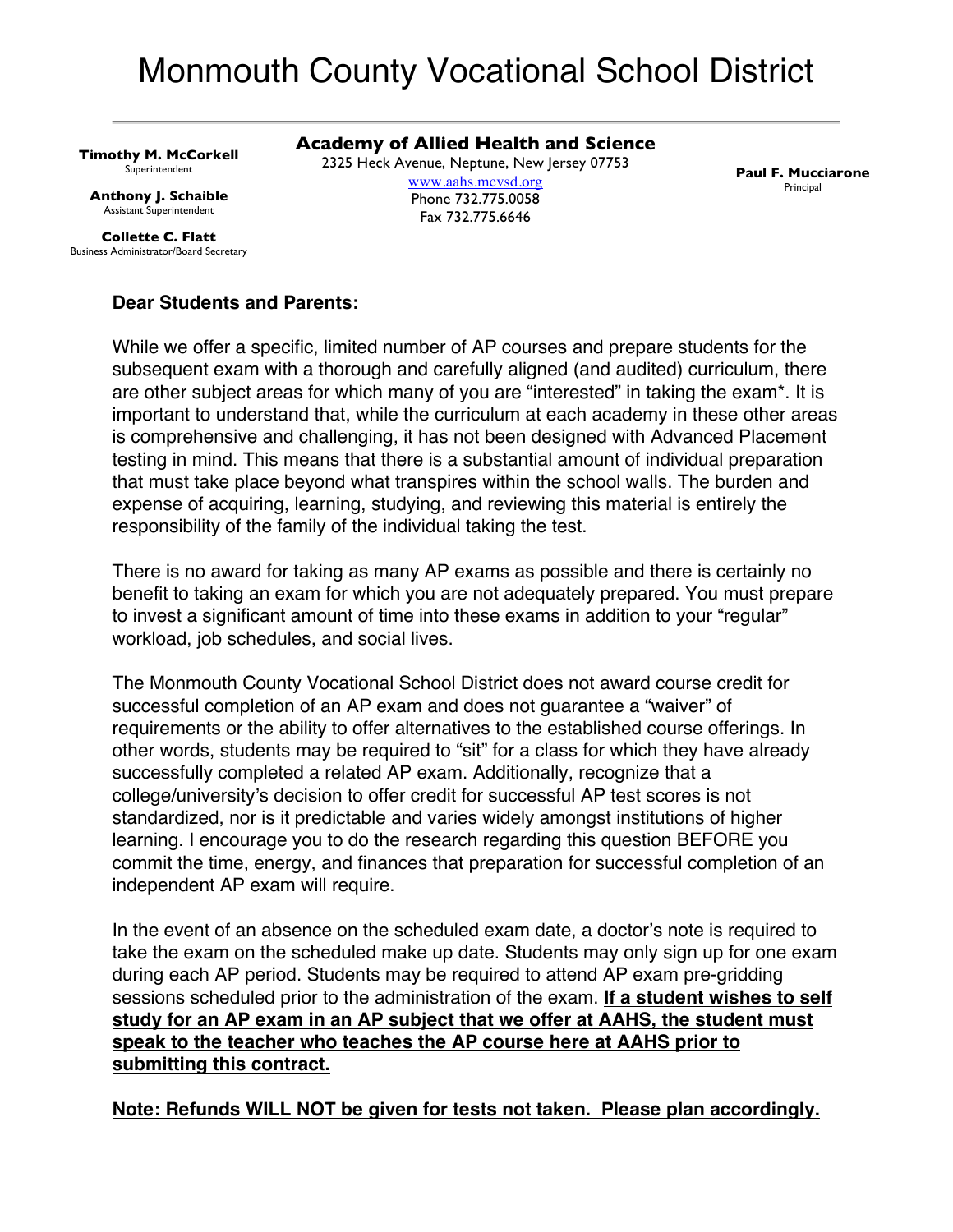Please see your school counselor if you wish to discuss this further. For more information, you can also visit http://aptestservice.com/aahs or http://www.collegeboard.com/student/testing/ap/about.html.

\*Building administration reserves the right to restrict/determine which exams to administer.

Sincerely,

Paul F. Mucciarone Principal

# **Registration Information for AAHS AP Exams 2014**

- 1. The cost of each AP exam will be \$91.00 (administrative costs included). Registration is completed online. You can pay with a credit card, or mail in a check or money order instead. Directions are posted under "Order Exams." Registration is only for currently enrolled AAHS students. No exam orders will be accepted after March  $20<sup>th</sup>$ . The web site is http://aptestservice.com/aahs
- 2. If you are a student **currently** enrolled in AP Calculus AB or BC, there is no charge for your exam. You will still order the exam on this website, but you will receive a promo code for AP Calculus at AAHS to enter at check out, making that exam "free" to you. If you are not in the class but try to use a free code, you will be charged for the exam you are ordering. **The AP Calculus AB and BC exams are on May 6th, 2014.**
- 3. Students order AP Exams under the "Order Exams" link on this website. If applicable, you can submit payment online using credit card or PayPal. If you are unable to order an exam using a credit card or PayPal, you may contact info@aptestservice.com for information about registration via check. When paying by credit card, you will be charged an additional 3% fee that comes from the online processor (AAHS does not get that money). There is NO fee charged if paying by E-check or personal check.
- 4. College Board regulations hold that students may not take both the AP Calculus AB and BC exams in the same calendar year. If you are enrolled in AP Calculus AB or BC, then you MUST order the correct exam for the course in which you are enrolled at AAHS.
- 5. Students who pay for an exam but decide to cancel or do not show up for the exam will NOT receive a refund. No exchange or re-selling of exams (i.e…you may not take an exam that your friend has ordered and has now chosen not to use). **If you sign up for an exam and then decide not to take it, please let Ms. Sohayda know so we do not hold up an exam room looking for you.**
- 6. **The AP Calculus AB and BC exams will BEGIN promptly at 7:45 a.m. on May 6th.**

Please make sure that you are in the room on time! Students who report after exam administration begins will not be admitted. No exceptions. **Please notify**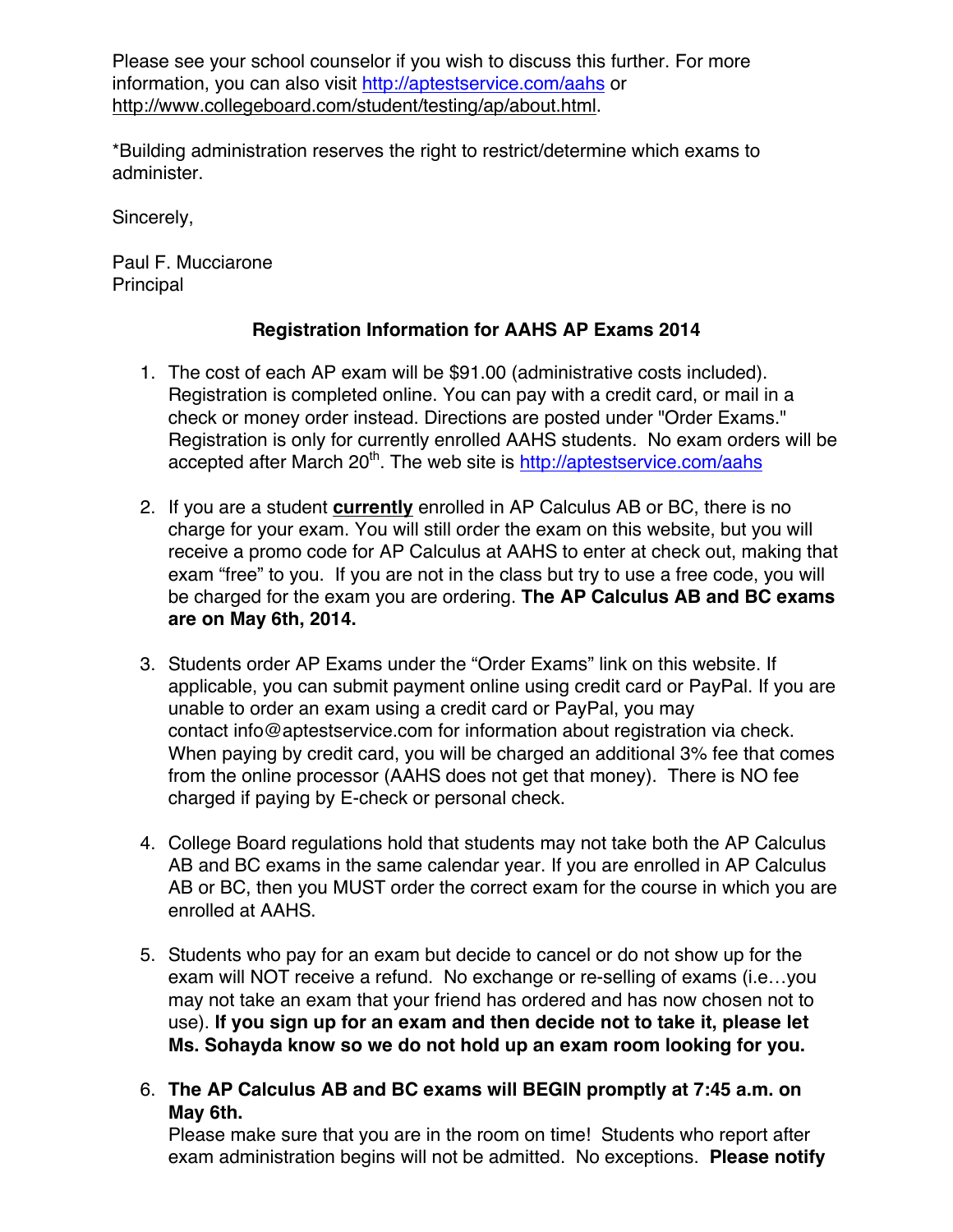## **your coaches of AP exam dates and times and plan accordingly. Students will not be allowed to leave any exam early.**

- 7. Exam locations will be determined by space availability and need. Ms. Sohayda will publicize room information after registration is concluded.
- 8. Students must bring two #2 pencils, pens, erasers, and calculators (if applicable – see AP Security Rules for approved types and tests which allow them) with fresh batteries to the AP test room. **CELL PHONES, FOOD OR BEVERAGES, BACKPACKS, AND PURSES OR BAGS ARE NOT ALLOWED IN THE EXAM ROOM.** Leave belongings in your locker. If a cell phone is found on a student during the exam, the cell phone will be confiscated and the AP exam will be voided.
- 9. Students must adhere to the testing regulations set forth in the Bulletin for AP Students and Parents. Regulations can be found at: http://professionals.collegeboard.com/profdownload/2013\_14\_ap\_bulletin.pdf AP Calculus students may also have a paper copy. Failure to adhere to all testing protocols may include consequences such as removal from exam and cancellation of scores.
- 10.Warning Students MUST obtain Approval Code(s) for exams through proper channels, by seeking the Principal's permission which is initiated through the school secretary. Students who violate this procedure (for example, by obtaining an Approval Code from another student) may be subject to disciplinary action and will be ineligible to take that exam or any other AP exams available at AAHS.

## **Frequently Asked Questions**

# **I am currently taking AP Calculus at AAHS so I do not need to pay… How do I register?**

You must first order all the exams you are taking this year, including the one you will take because you are in the AP calc class. You will receive a promo code for the AP Calculus class you are in at AAHS to enter in at check out, making the exam "free" to you. If you are not in the AP class but use a free code, you will still be charged for the exam you are taking.

## **What may I bring with me to the testing room?**

Students may not bring into the exam room any type of backpack or bag, including purses. No cell phones or electronic communication device is allowed. No iPods or MP3 players are allowed. No highlighters are allowed. Students may not bring bottled water/drinks or food to the exam room. **Students MUST bring pencils, pens in blue or black ink, and a calculator (only if applicable).**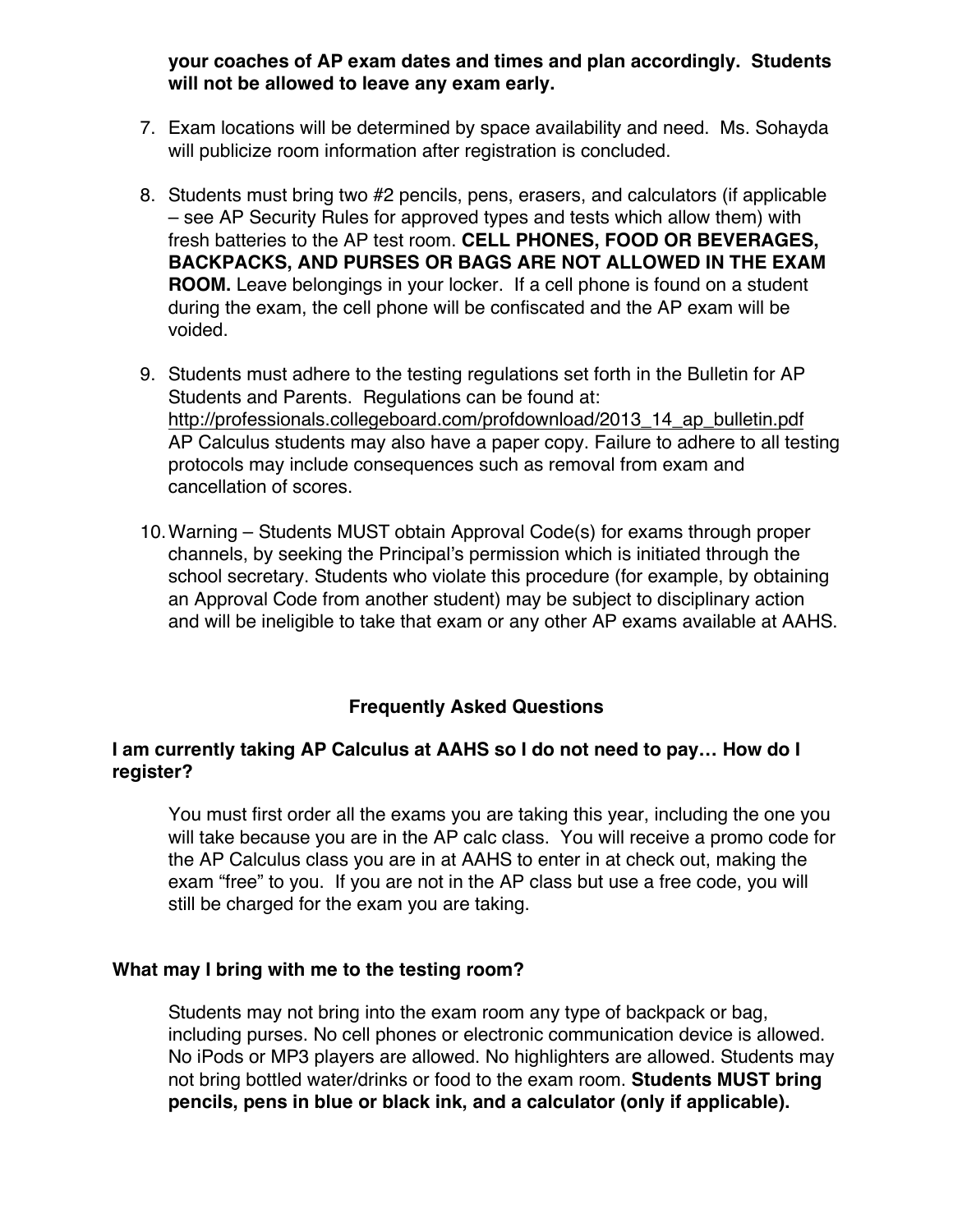#### **How do I figure out where my exam will be administered?**

Testing room information will be available after registration closes.

#### **When do I need to report to the testing room?**

S need to report to the testing room at 7:45am on May 6th. We encourage students to be on time since there is identification information that must be completed before the exam can begin which adds additional time to the overall testing time. For security reasons, students will not be admitted to the room once the exam materials have been opened. Remember, no refunds will be given for unused tests.

#### **Do I need to excuse my absence from school during the exam?**

Yes. You are expected to speak personally with all of your teachers well in advance if you are planning to take any AP exam. Your teachers will not know that you are sitting for an AP exam until you inform them. You are responsible to speak with your teachers two weeks prior to any AP exam that you will be taking. You are also responsible for all schoolwork missed during your absence for AP exams.

#### **What if I decide to not take an exam? Can I get a refund?**

No.

#### **What if I finish the exam early? Can I leave early?**

Per College Board's security regulations for exams, students **may not** leave the exam until time is called and all examinees are excused together. If a student leaves without permission, their exam will be collected, their score will be cancelled (and no refund will be possible). You may also not bring anything to work on while the exam is being taken. Use your extra time to go over your answers and review your work.

#### **What if I get sick and can't make the exam?**

Your parent should inform the school secretary that you are expected for an AP exam when they call you out sick from school. Also, the student should call Ms. Sohayda later that morning and see her upon your return. You will need to bring in a doctor's note in order for a late exam to be ordered for you.

# **What if I am not prepared to take the AP exam on the test date? Can I take my AP exam on the late testing date?**